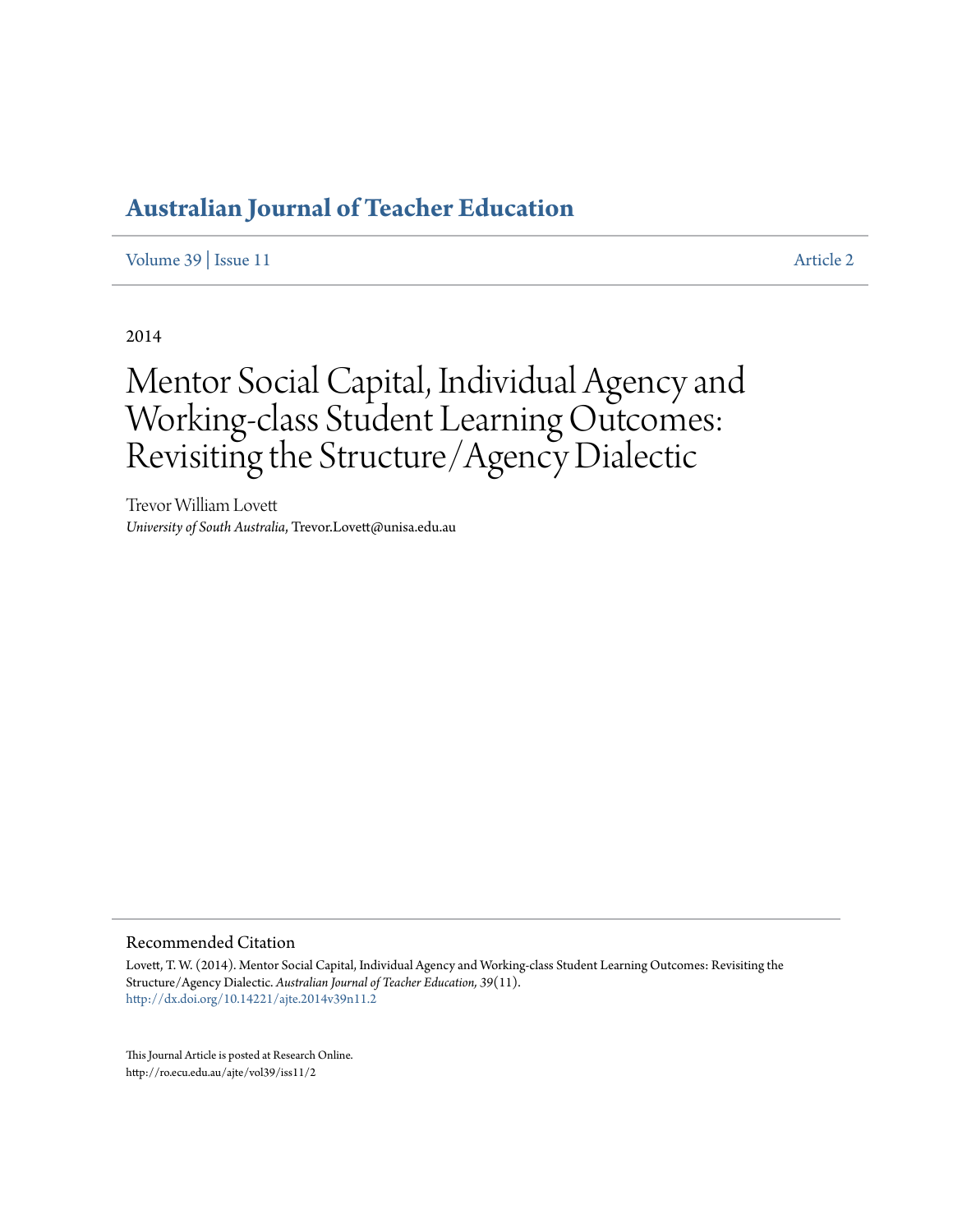### **Mentor Social Capital, Individual Agency and Working-class Student Learning Outcomes: Revisiting the Structure/Agency Dialectic**

#### Trevor William Lovett University of South Australia

*Abstract: This investigation explores factors that contributed to the disparate learning identities of two white baby-boomer brothers from the same working-class family. The research, part of a broader phenomenological study into the influences of working-class masculinities and schooling offers an insight into the individual family members' differential communities of practice that over time had the potential to affect each brother's accumulation and utilization of specific forms of social capital. The research challenges conventional thinking regarding the role families play in reproducing educational inequality because it recognizes that an individual's responses to multiple experiences both within and outside the family, rather than family influence alone, are the best means of understanding certain social effects on a student's formal schooling (Goldthorpe, 1983; Phelan, Davidson and Cao, 1991).* 

#### **Introduction**

 This paper is a case analysis of two brothers who participated in a wider qualitative, phenomenological, narrative investigation into the formal learning identities of white babyboomer males. The brothers were selected as a consequence of certain aspects that emerged from an earlier analysis of the collected biographical narrative data. Information gained from the younger sibling Ox, both in a focus group and during a subsequent individual interview, was influential in determining the particular themes and the theoretical approaches used to analyze them. The research data show that some of the most important experiences on an individual's educational decision making occurred at the interpersonal or micro level. When non-familial others took an interest in an individual's education the effect on his schooling outcomes were positive. The case study reflects the importance of both the positive and negative influences of non-familial relationships on one's educational experiences. It is also argued that mentor social capital can provide the disaffected student, regardless of their cultural or social origins, a belief in and capacity to attain his academic potential.

 This case study is significant because it reveals the voices of two baby-boomer men from the same working-class family. The analysis follows a similar approach, adopted by Connidis (2007) in which research respondents with critical comparableness in relation to family structure and generational experiences are selected from a wider sample group. The two individuals in this specific case analysis were chosen in order to compare the impact of each sibling's personal relationships, both within and outside the family, on his schooling. This type of analysis according to Connidis provides certain explanations for variations in sibling learning outcomes while at the same time eliminating others.

 Focusing on two voices from the same family made it possible to analyze and interpret aspects of the working-class learning phenomenon that could not have been achieved had the analysis been restricted to only the experiences of the other individuals who were involved in the wider investigation. Revealing the views of the two men in this case study shows the significance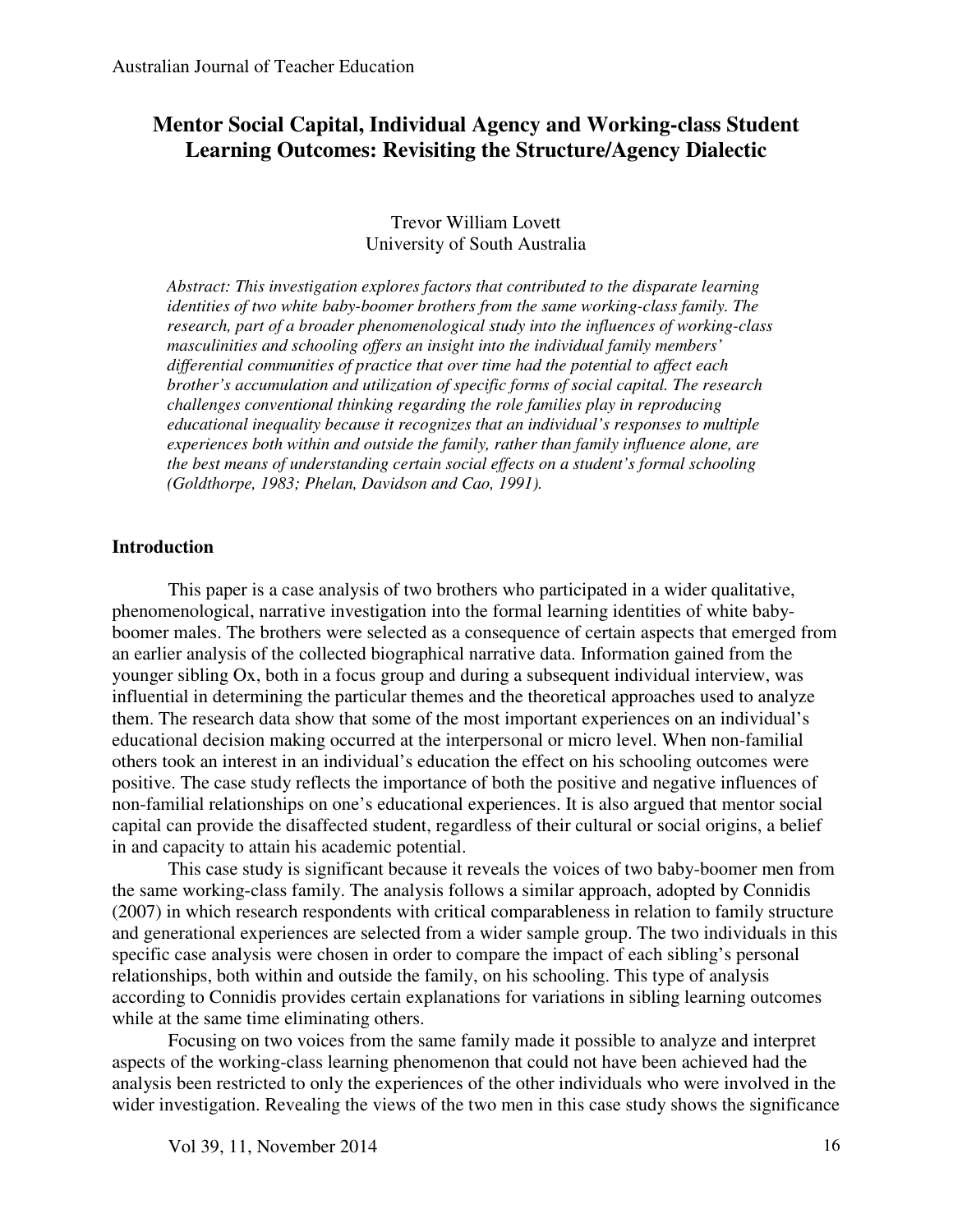#### Australian Journal of Teacher Education

of subjectivity; its importance in understanding individual agency and the social processes involved in shaping one's identity (Bottrell, 2009). The notion of agency as it is expressed in this research recognizes that the brothers more or less had control over their own educational decision making rather than accept that their actions were entirely contingent on surrounding social structures (Gordon, 2005; Roberts, 1997).

#### **The brothers**

Ox is fifty-one and an ex-Telstra employee who identifies himself as retired. He is married with three children and lives on a twenty-five acre property on Sydney's rural fringe. The brothers both attended the same outer-Sydney western suburbs state high school during the late sixties and early seventies. Ox completed half of Third Year before he was expelled at the age of fourteen. Ox doesn't consider himself religious and his personal income is under \$30,000 per annum.

 Billy is fifty-four, teaches casually in Adelaide and is married with two daughters. Billy's highest educational qualifications are a PhD, Master of Education and a Master of Letters. Billy describes himself as an atheist. The brothers are the middle siblings from a family of eight children: five boys and three girls. Their father was a bricklayer and their mother a housewife. At the time the family migrated to Australia from England in 1959, under the Assisted Passage Migration Scheme, Ox was three and Billy had just turned five.

#### **The family**

 As a social institution the family is usually acknowledged as a haven for its members (Connidis, 2007). Families are assumed to be the most significant influence on a student's academic outcomes (Ferrante, 2008; Fukuyama, 1997; Putnam, 2000). Coleman (1988) suggests that parents and peers are more important in a child's education than schools. Families are also recognized as perpetuating inequalities in society (Bourdieu, 1977; Gilles, 1996).

 Social differences occurring within families are often explored at an intergenerational level, although intra-generational disparity in social outcomes within a family unit is not uncommon (Connidis, 2007). Researchers have tended to concentrate on the potential intergenerational social mobility of families i.e. children's movement away from the educational, economic and social position of their parents. An emphasis on intergenerational mobility however often overlooks the life variations that can take place among same-age cohorts in a family. In some families unequal access to a variety of resources among siblings can be substantial (Conley, 2004, Connidis; 2007; Hauser, Sheridan and Warren, 1999) and despite individuals being raised within a shared-class position, the possibility of differences in social, economic and educational outcomes among members of the same family cannot be discounted (Connidis, 2007).

 Although research on student learning outcomes has generally focused on the socioeconomic status of a child's family, studies from disciplines other than sociology suggest an individual's learning may also be affected by characteristics such as a family's size; its composition and the interaction among its members (Oettinger, 2000). Zajonc (1976) for example argues that birth order, age spacing and gender within a single family unit make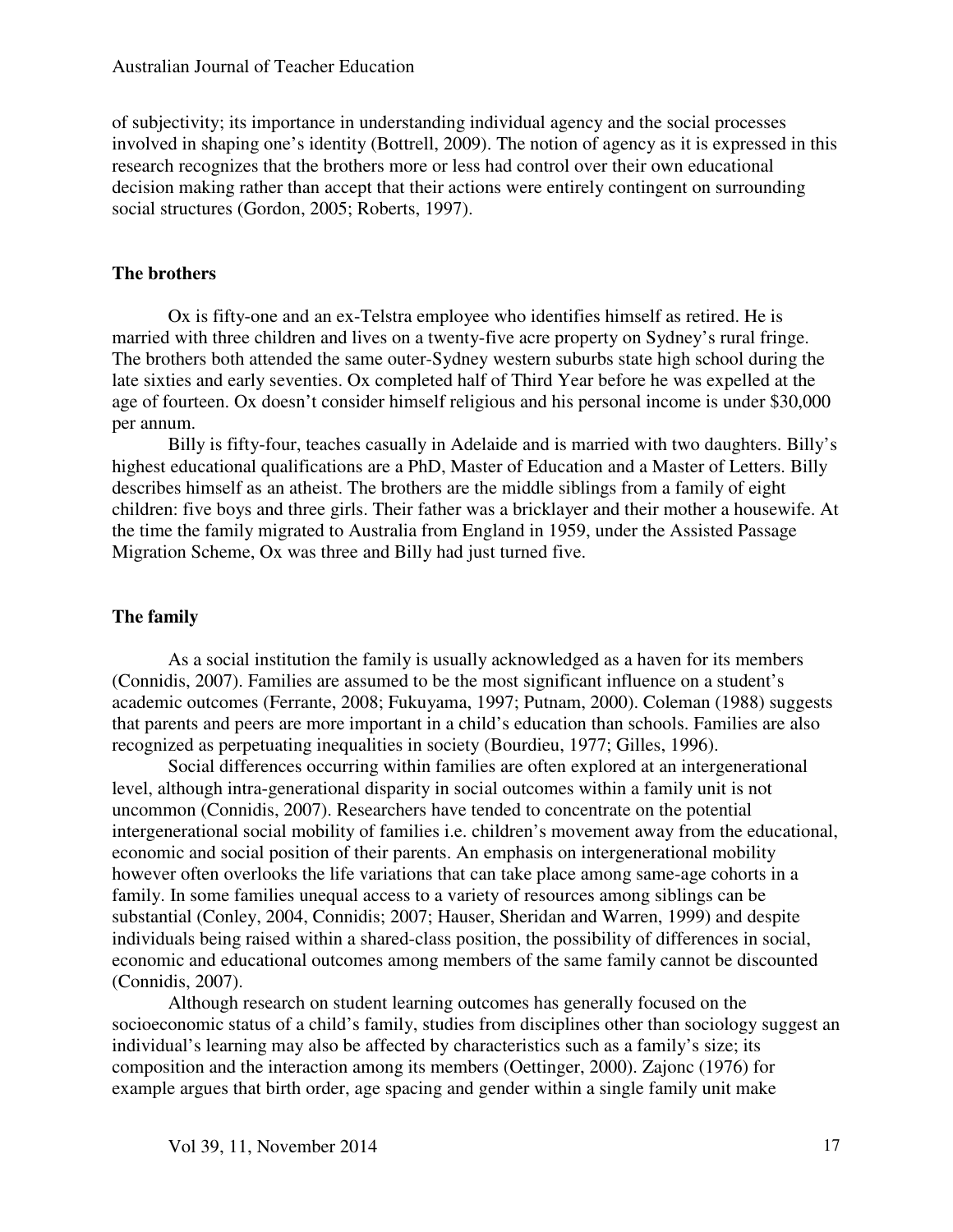differences in sibling development predictable.

 An individual's experiences are lived at the micro social level. This level of experience however is related to wider macro and meso social contexts. Macro social relations such as class, gender, age and policy interconnect with meso institutions such as families, schools and local communities to help shape an individual's perceptions of reality (Connidis, 2007; Heinze, 2001; O'Rand, 2001). Understanding the nature of differences between siblings requires knowledge of how these three social levels can cumulatively affect individuals (Connidis, 2007). Macro level social influences such as historical context, gender, class and age, along with meso level influences, like the physical and emotional composition of a family, affect the micro level interpersonal relationships of individuals. The combination of these levels of influence can help explain differences in the social and educational outcomes among siblings (Connidis, 2007).

 Individual family members exercise agency by either distancing themselves from certain situations and relationships or by giving ground to the perspectives and experiences of others within as well as outside the family (Finch, 1989). For example one son leaves school early to get a job because he is conscious of the financial pressure his family is under. An older sibling from the same family takes the advice of a school teacher and decides to stay at school to complete his Leaving Certificate in spite of the family's financial difficulties. As individuals, siblings are able to construct either diverse or strong relationships that potentially generate or restrict their access to social networks (Connidis, 2007; Finch, 1989). The diversity in personal experiences of siblings can create very different life trajectories among members of the same family. Of significance to this study are the different levels of access to social capital by the siblings during their formative years and the influences of such access on the individuals' educational decision making and schooling outcomes.

#### **Methodology**

 The study specifically examined the role of personal relationships both familial and nonfamilial in the schooling experiences of the two white baby-boomer men. Data gathered from focus group and individual qualitative in-depth interviews were analyzed and interpreted to identify the significant people and experiences in each brother's education. The interpretive paradigm underpinned the way in which the data were collected and defined. A hypothesis was not formulated and there was no intention to either prove or disprove a proposition. Data were collected and synthesized inductively to develop generalizations about the working-class phenomenon being investigated (McMillan, 2004). Criteria for participation in the broader research were that each individual was: male, white, a baby-boomer with at least a minimum level of secondary education and at some point in his life identified himself as working class. The data were third-person narratives constructed from text-based interview transcripts. The unstructured responses of the brothers were organized into individual biographies which were read and interpreted using a thematic approach (Lovett, 2013). Ricoeur's (1976) theory of explanation, understanding and interpretation informed this part of the analytical process. A social capital framework was used to understand the effect of parents, siblings, peers and other individuals in shaping the brothers' schooling outcomes.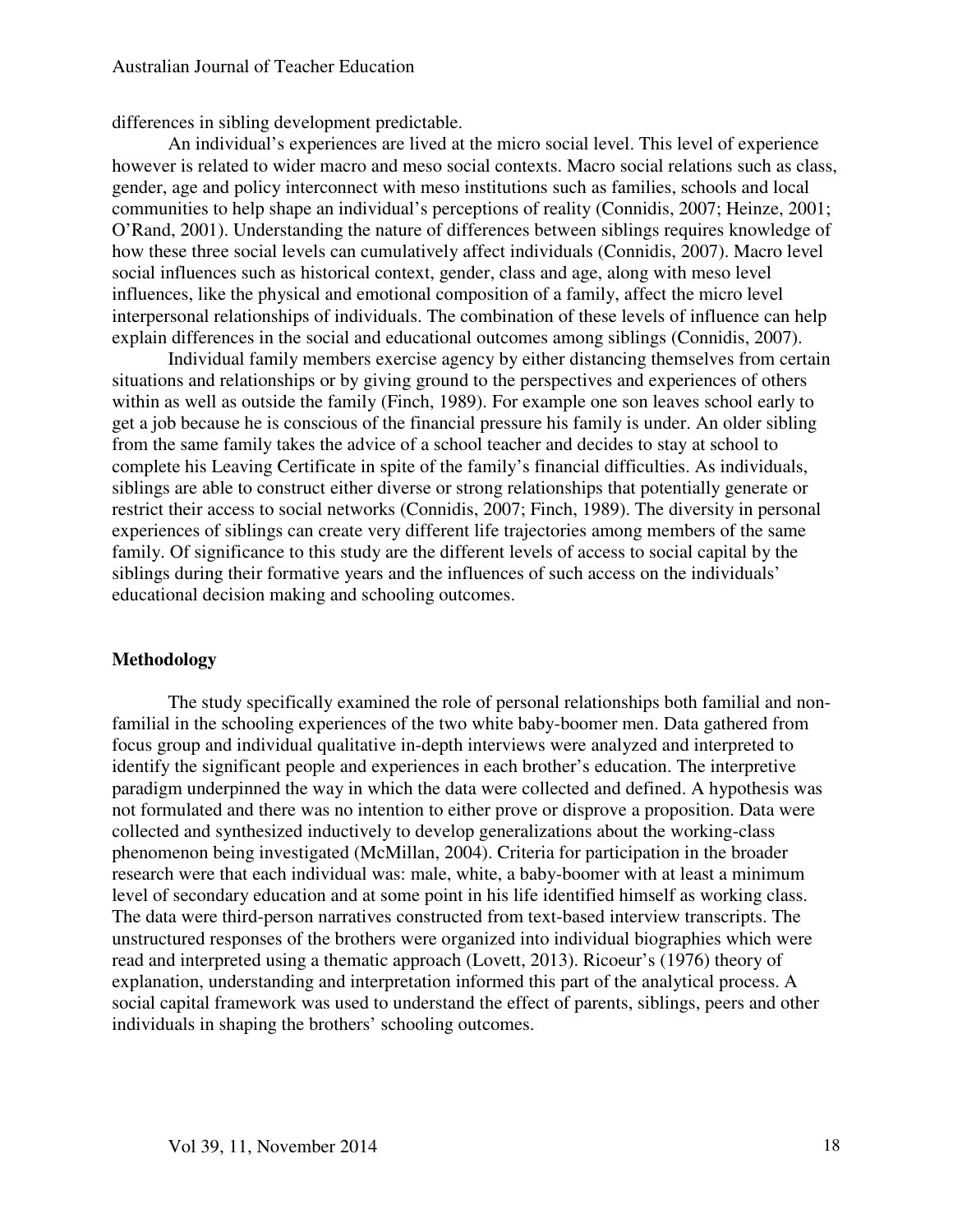#### **Social capital**

 Bourdieu's (1977, 1980, 1999) concepts of capital and habitus tend to stress structure over agency and as such fail to account for the changes in an individual's life history or the differences that occur in the lives of members from a single family (MacLeod, 2000). Giddens (1991) says the lives of adolescents are often characterized by cultural ruptures and argues that young people are able to demonstrate their individualism through self-expression and reflection. What follows analyzes data, using various theories of social capital that include both its positive functions and negative consequences.

 Social capital not only includes social networks such as assets and resources to which individuals have access (Bourdieu, 1985; Coleman, 1988) but also involves people with certain expertise and influence. These people can be a conduit to specific knowledge, cultural capital and economic resources for those whose inherited cultural and social position may limit their access to such things (Jarrett, Sullivan and Watkins, 2005). As a concept social capital can be somewhat difficult to nail down because of its application within multiple fields and to any number of diverse events (Portes, 1998). The study of group dynamics is a long established area of sociological interest and social capital as a heuristic device has traditionally been characterized by: both its preoccupation with the positive rather than negative aspects of sociability, and the notion that power and influence can be acquired through means other than monetary (Portes, 1998). According to Portes the concept has widened from an attribute generally identified with individuals and families to something that can also be associated with local communities, states and even nations (Fukuyama, 1997; Putnam, 2000).

 Conceptually social capital is often used by sociologists of education to describe the set of resources that is conducive to the educational outcomes of youths (Kao, 2004). Coleman (1988) identified social capital as something that develops from the relationships between people. Shared norms and trust that contribute to the resourcing of others are forms of social capital (Organization for Economic Cooperation and Development, 2001). According to Stanton-Salazar and Spina (2005) social capital is a means of staving off social disadvantage. Contemporary understandings of social capital are not dissimilar to Dewey's (1938) concept of experience and continuity in which the experience one develops is a consequence of his access to the experience of others.

 A diversity of resources becomes available to an individual through his relationships with other people. These resources according to Coleman (1988) include: obligations and expectations, information channels and social norms. Obligations and expectations usually arise from relationships between individuals. Expectations and obligations therefore cannot be exchanged between people who lack friends and associates. To function well individuals and organizations require access to information. Students for example need to understand about schools, and the communities in which the schools operate, in order to obtain information. Teachers, students, parents and other individuals who interact within the school community possess skills and knowledge that can benefit student learning outcomes although accessing information from others is not always easy (Coleman, 1988; Edwards, Franklin and Holland, 2003).

 It is said that working-class students suffer at school in different ways because their families are unfamiliar with the social norms associated with mainstream education (Bernstein, 1970; Bourdieu, 1977; Coleman, 1988; Connell, 1993). Schools often promote academic achievement through norms that reward positive conduct and sanction negative behavior.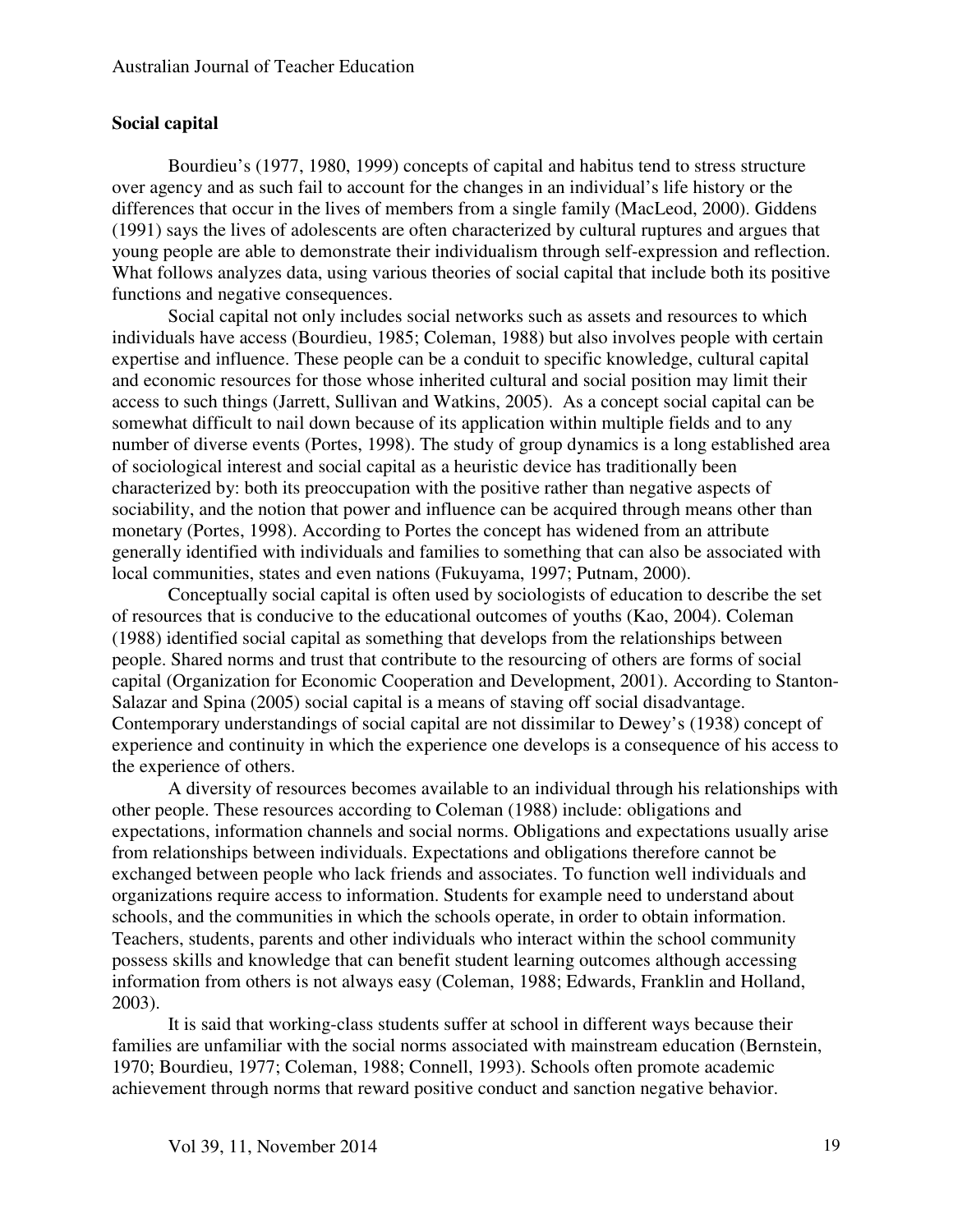Obligations and expectations when combined with social norms can be effective in controlling individual action. Unlike other types of capital which can become exhausted individuals tend to retain social capital. In fact social capital in the form of personal ties often increases with use and the relationships an individual has with influential others help strengthen that person's social ties (Coleman, 1988; Kao, 2004). An individual's access to a diversity of support is invaluable for obtaining information and assistance within an educational environment. This access also offers a person the means in which to develop new social networks (Holland, Reynolds and Weller, 2007).

 Bourdieu looks at relationships within families and the processes of social capital somewhat less formulaically than Coleman. According to Bourdieu theoretical concepts such as social capital need to be polymorphic and adaptive instead of rigid (Bourdieu and Wacquant, 1992). Social capital is something that requires ongoing effort. It results from conscious or unconscious individual or collective strategies that are aimed at giving rise to or reproducing useable short or long-term social relationships. The connections that constitute social capital are accumulated over time and transmitted from one generation to the next. Bourdieu's view is that cultural capital and social capital are inextricably linked particularly in relation to education. What an individual gains from education is dependent to a large extent on his family's previous cultural investments (Bourdieu, 1985).

 As already noted parents are often cited as the most influential sources of support in their children's education, however a lack of educational credentials and experience, in the practices of mainstream education, is said to restrict the amount of help working-class parents are able to offer their children (Bernstein, 1970; Sanchez, Reyes and Singh, 2005). This research similarly acknowledges the influence parents have on their children's educational outcomes but also recognizes the impact of support that individuals can and do attract outside the context of the family. The way in which adolescents are drawn to the practices of particular peer-groups for example is well documented in past research (Coleman, 1963; Varenne, 1982). According to Bassani (2007) the analysis of adolescent networks beyond those of the family is somewhat underdeveloped in contemporary research. The interrelationships an individual experiences with family, the local community and school demonstrate the dynamic relation of social capitals that exists among different social groups (Bottrell, 2009).

#### **Analysis**

 Although the brothers in this study are from a shared working-class background their educational stories differ significantly. Each had access to different forms of social capital, both positive and negative, which in turn affected the way he expressed his individual sense of agency. The social capital to which the older brother Billy had access for example was located in social contexts that offered very different educational opportunities to those of his younger brother Ox. As a consequence the family, friends and school had distinctive meanings for each of the men.

 Success in formal education is often aligned with attaining academic credentials (Sanchez et al. 2006). This study specifically examined the role significant others played in helping or restricting the brothers to become academically credentialed. The personal relationships each of the brothers established with people both within and outside the family give an insight into the positive and negative forms of social capital that impacted on the brothers' academic outcomes.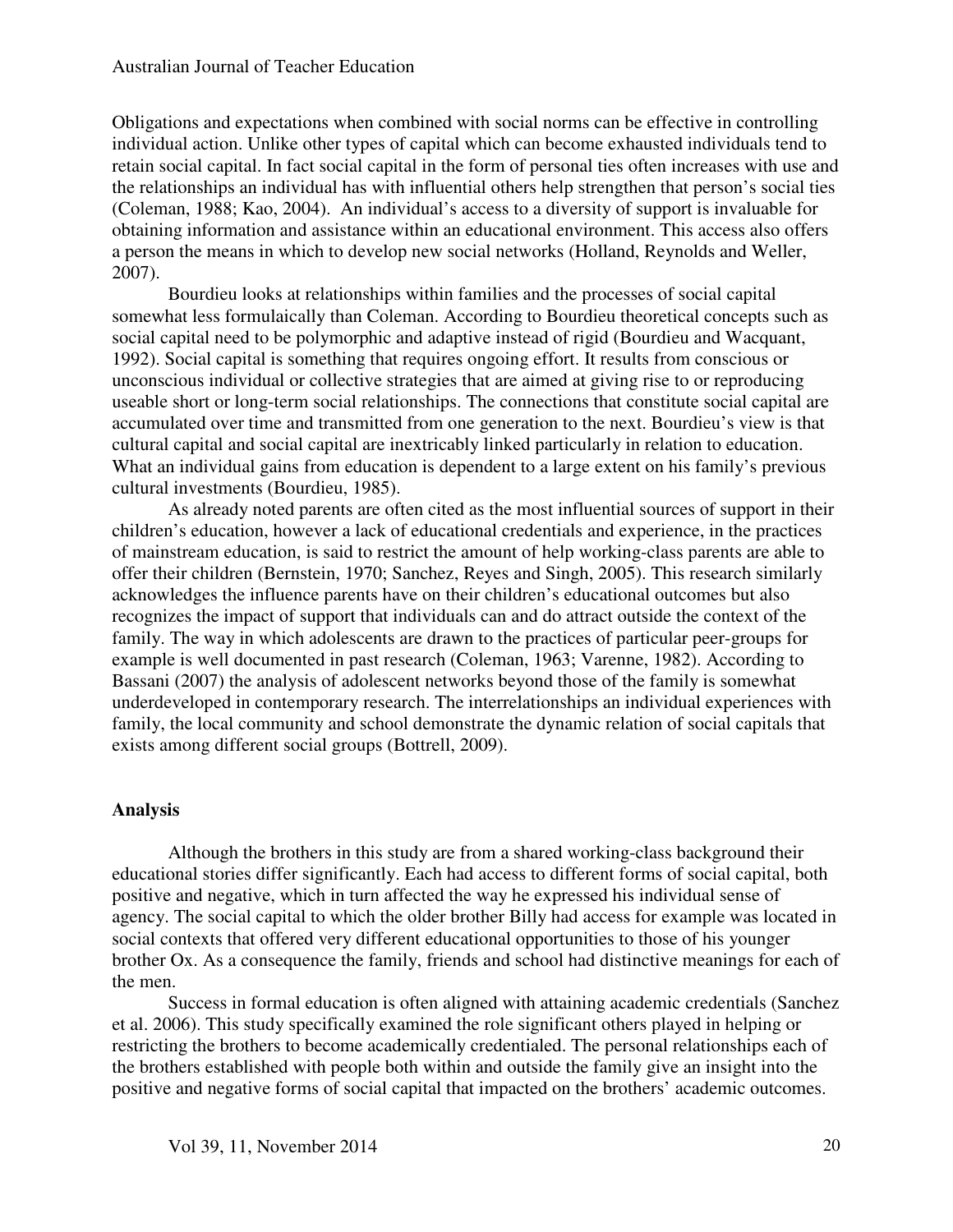The men's narratives helped identify not only the areas of education they considered necessary for academic success but also the characteristics of others the brothers believed were important when it came to educational decision making.

 Sanchez et al. (2006) indicate that educational support for students is manifested in various ways including: having access to academic advice, knowing that others are taking an interest in who students are and what they do, being provided with emotional, experiential and informational support, as well as receiving encouragement and having people listen to what the students have to say. Of particular importance in this study was the capacity of significant others to either motivate or discourage the men's learning.

 Both Ox and Billy indicated that their parents had a limited positive influence on them regarding education. *Billy recalls that his family had an intense dislike of schools because schools were often places of conflict between teachers and his brothers and sisters. As far as the majority of Billy's family was concerned leaving age for them couldn't arrive soon enough; teachers undoubtedly felt the same. The family's opinion of teachers and that of teachers' for some members of Billy's family, to say the least, was fairly low. It is therefore somewhat ironic that Billy became a school teacher. Displays of affection by Billy's parents such as hugging their kids were never expressed. Schooling or sporting achievements by any of the children were rarely acknowledged within the family. The kids learnt to keep their personal successes to themselves* (Billy: Sydney, 2008).

 The lack of recognition by Billy's parents for what he was accomplishing both academically and in sport may account for his connectedness with individuals outside the family who acknowledged his achievements and offered him encouragement. Billy's motivation to stay at high school was mostly a consequence of non-familial networks. Coleman (1988) identifies intergenerational relationships, particularly those between parents and their children, as an important source of social capital. According to Coleman, parents' expectations regarding their children's education are an investment in what the next generation can provide the parents in later life (Edwards, Franklin and Holland, 2003). This aspect of generating social capital however appears less significant within the brothers' family. Of particular importance to this study is Coleman's view that the greater the number of children in a family the less attention each of the children receives. Bourdieu (1985) similarly identifies a mother's ability to devote time to her children as one of many ways that social capital can be transmitted intergenerationally. According to Smith et al. (1995) familial social capital includes both structure and process. The frequency and duration of parents' personal interactions with their children can be affected by structural characteristics such as the number of siblings in a family as well as the presence or absence of both parents. Process on the other hand is represented by the quality and level of parents' involvement in their children's lives (Israel et al. 2001). The fact the brothers are from a family of eight children may account for why both Ox and Billy were receptive to the attention that was afforded them outside the family. Perhaps this was a means by which the brothers compensated for the lack of attention they received from their parents.

 The level of social capital attributed to families is subject to historical fluctuations and is an aspect particularly applicable to the retrospective baby-boomer context of this research. Familial social capital is responsive to the structure of families. According to Leigh and Putnam (2002) the best social capitalists were the baby-boomer generation of stay at home women. The researchers argue that an increased participation of women in the workforce, and the rise of dual income families have weakened the traditional bonds of the nuclear and extended family. As a consequence the level of social capital generated within families, particularly by women, has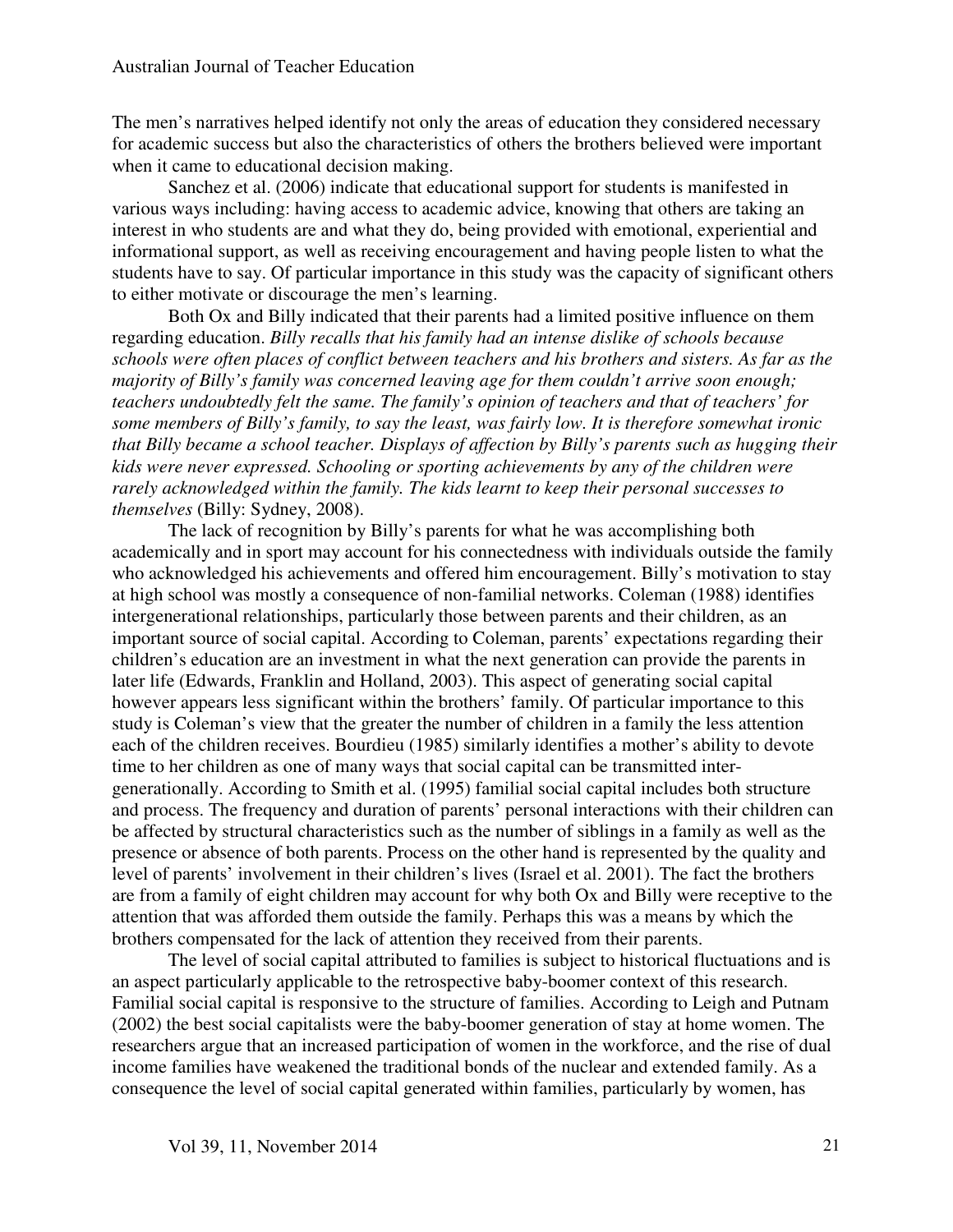also declined (Leigh and Putnam, 2002). The brothers were from a background that reflected the traditional family structure to which Leigh and Putnam allude nonetheless a variable such as the large number of children in the brothers' family demonstrates how children's access to familial social capital, no matter what a family's class position, can be affected.

 Like Billy, Ox's learning decisions were influenced by the variety of contexts in which he interacted. There was an intersection of both positive and negative social capital in the form of Ox's personal ties. The following example illustrates how Ox also demonstrated his agency through the allegiances he developed with social networks other than those within the family or school. *Ox's primary teacher booked him into a special thing called a bursary because Ox must have been good at maths at one time. For some reason or other Ox was selected….. Ox started getting these books with all these sums in them and he thought, "What's this?"* 

*"Oh that's what you've got to take home. You've got to start doing all that at home." When Ox looked into it he thought, "I don't think I want to play this game," because while he was in doing his sums his mates were out doing their fun thing. It was pretty hard stuff and because Ox didn't really want to apply himself he thought, "No I'm not going to do this." He can remember his mum saying, "Come on you've got to get in here and start doing this work." Ox kicked up a bit of a stink and said, "No I don't want to do this." He then had to go back to Mr W and tell him what to do with his bursary business* (Ox: Sydney, 2008).

 Ox's rejection of the opportunities that were provided by a particular teacher, and partially supported by his mother, could be construed as typical of that expressed by workingclass boys (Willis, 1977). His suspicion regarding the teacher's motives dissuaded him from taking advantage of the positive social capital that had been made available to him at school. His relationships with peers, an example of negative social capital, were one aspect that helped to determine the direction in which his learning headed.

 Ox's story indicates the significance of social networking among peers. The influence of Ox's friends on his decision making increased as he moved on to high school. *A couple of Ox's mates were a bit dodgy and used to like to borrow people's cars. They pulled up at the front of his place in a stolen FJ Holden to drive him to school. Ox told them, "Don't pull up outside, pull up down the street because me old man will know what you're up to." He then jumped in the car and was driven to school* (Ox: Sydney, 2008).

#### **Mentors**

 Of specific relevance to this study is the role of mentoring relationships in the academic experiences of individuals. Mentoring relationships in academic achievement are important because they represent a significant form of social capital (Sanchez et al. 2006). Billy's educational success was in part the result of a mentor who took a particular interest in his schooling. This person was a former primary school teacher, who wanted to help Billy develop academically. The mentor provided Billy with motivation to continue with school when it appeared likely that Billy would drop out.

*One evening Billy's mum was hit by his dad who'd come home from the RSL club drunk. Billy stepped in to defend his mother and ended up having a fist fight with his dad. This incident resulted in Billy being thrown out of the house by his father. It was 1971 and Billy had just finished Year Eleven. He took a job as a builder's laborer for a year and ironically it was his father who gave him a job. The physical nature of the work, and an occasional reminder from his*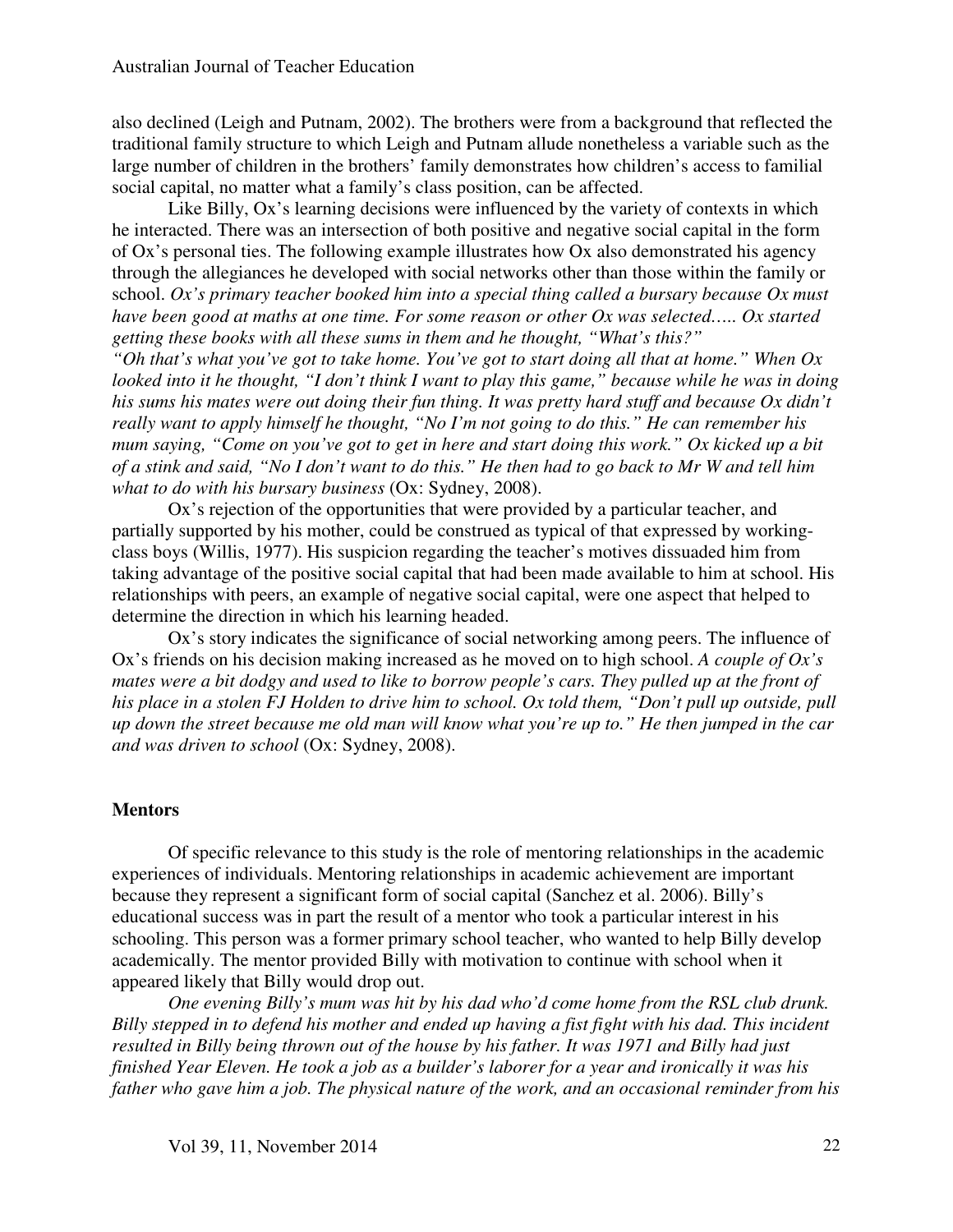*father about bricklaying being 'a mug's game', made Billy consider going back to school to finish his HSC. The former sixth class teacher with whom Billy had remained in contact also urged Billy to return to school* (Billy: Sydney, 2008). Billy's decision to return to school was a consequence of different forms of social capital. The effect of his father's words regarding the lack of a future in the building industry, combined with the encouragement of his former teacher, were influential in Billy's decision making.

 Sanchez et al.'s (2006) research of Hispanic American adolescents identified the role of mentors in the lives of students. Like Billy the students in Sanchez et al.'s study were provided with the motivation and access to specific forms of help that might not have been attained without a mentor's intervention. Stanton-Salazar (2001) similarly refers to the significance of institutional agents, both in and outside the family, in the lives of adolescent students. The effect of significant others such as teachers in motivating students to overcome, linguistic, cultural and motivational hurdles has been the focus of a good deal of previous research (Edmonds, 1979; Heath, 1982; Slavin and Madden, 1989; Walberg, 1986).

 It is also important to acknowledge the influence of Billy's friends regarding his decision to finish school. *A number of mates with whom Billy had previously gone to school had fared poorly in the HSC the previous year and made up their minds to return to do Year Thirteen after hearing that Billy was returning to school. Being surrounded by close friends made Billy's transition from work back to school easier than it might have otherwise been. Billy ended up being the only one among his seven brothers and sisters to go further than Year Ten* (Billy: Sydney, 2008).

 Bourdieu (1999) argues that the conscious or unconscious decisions people make are dependent on one's habitus even when the connections between an individual and his family seem tenuous. The educational decisions of individuals, while at times appearing independent, are often aligned with the class and educational background of one's family (Walkerdine et al. 2001). Such assertions however negate the capacity of individuals, such as the brothers in this study, to assert their own sense of agency. From an identical class position; with an implied shared working-class habitus, each brother was able to determine his very own separate learning trajectory.

#### **Social capital and compensatory education**

 Critical to understanding the dichotomy between the learning outcomes of the brothers in this study, is identifying how the macro social relations of educational policy, interconnected with meso institutions such as the family and school, to influence the men's decision making at the micro level. A historical watershed, affecting the education of participants in this study, was the return in 1972 of Federal Labor following the party's twenty years in opposition. One educational policy that particularly impacted on the lives of most of the baby-boomer men in this research was a decision by the new Whitlam Labor Government to assume financial responsibility for the tertiary education sector. An aspect of this policy was the abolition of tertiary fees which was in part an attempt to amend the long-standing class-bias that existed in tertiary education (Weston, 1985). Implicit in compensatory education policies, such as those introduced by the Whitlam Government, is a deficit model of social capital that is consistent with a conservative approach to families and social change (Baron, 2003; Portes, 1998). The aim of this model according to Portes is to address the perceived inadequacies of the less privileged in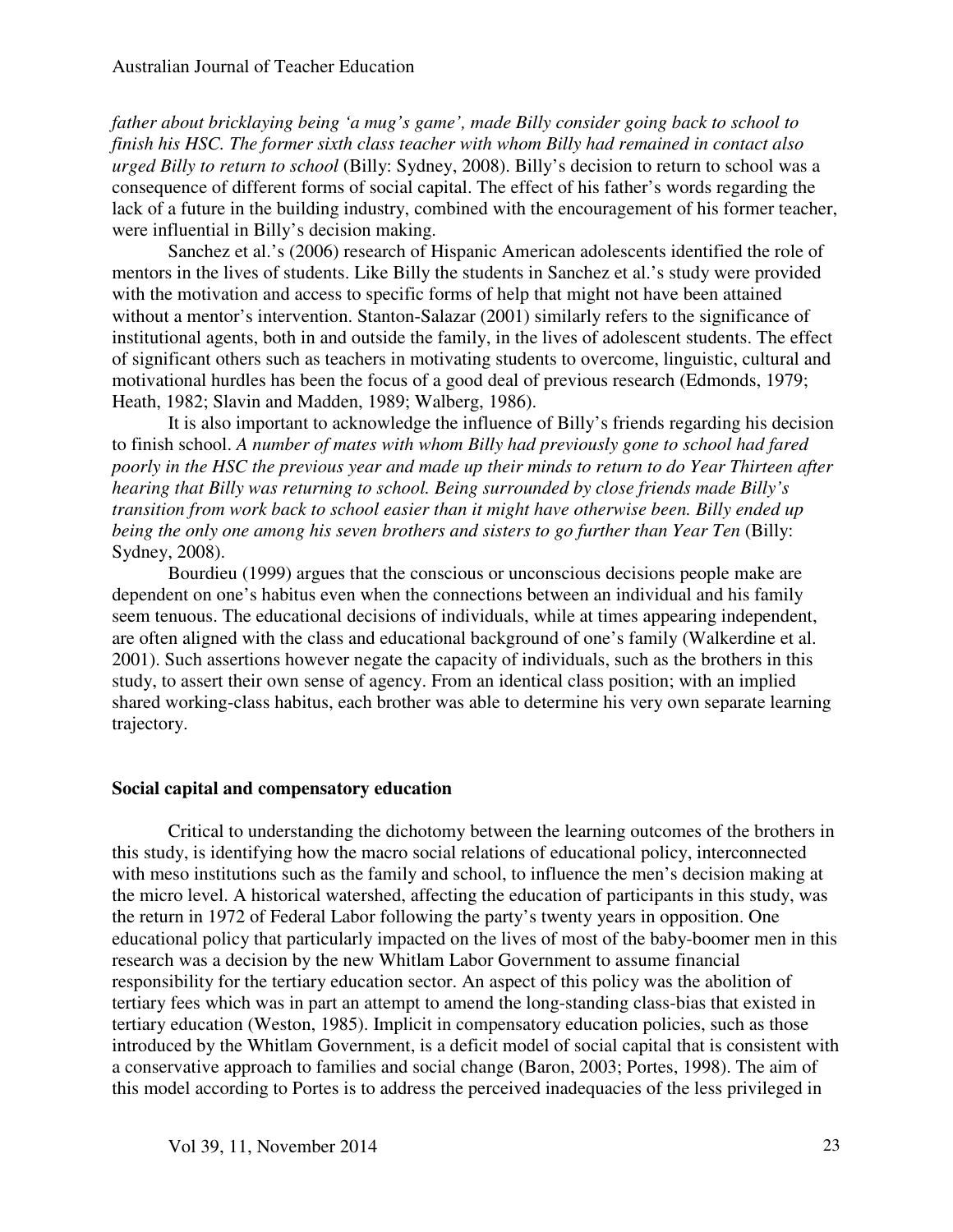society by providing them access to resources that can assist their social mobility and economic advancement.

 For students to benefit from policies, such as those introduced by the Whitlam Government, the education process must be collaborative and involve parents, students and teachers alike. Billy's ability to take advantage of the social capital that became available through the Government's compensatory policies was facilitated by social networks both within and outside school. *When Billy left school he started a traineeship as a production engineer at TAFE. He'd been working for about two months when he received a belated offer of a NSW Teachers' Education Scholarship. He decided to accept the offer after being encouraged to do so by not only his former sixth class teacher but also by his last high school English master who*  had urged Billy to go to university if the chance arose (Billy: Sydney, 2008). Billy's access to tertiary studies in teaching reflected the then trend of working-class students towards the less prestigious disciplines (Weston, 1985). All the same, the college of advanced education teaching course was for Billy a pathway to future non-teaching orientated university studies.

 Ox, on the other hand, as a consequence of peer networks and the contentious relationships he had with certain individuals at school, failed to gain any advantage from opportunities that were provided by the same Government policies. *Ox found on a great many occasions when the teacher didn't know best and this is where he had problems at school. He became very confrontational with teachers because he used to see what some of them were like. Ox knew that some teachers were "fucking arseholes" and he hated them he "fucking hated them" and he let them know that he "fucking hated them." That's why he got into trouble a lot. Ox recalled that teachers thought that they were better than he was and perceived him to be an "arsehole" and a trouble maker. Ox believed as a student you weren't supposed to say anything. You were supposed to cop on the chin whatever teachers dished out. Students weren't allowed to voice an opinion because their opinion didn't count or matter for anything. Regardless of what the student thought or what he felt it was never going to be right because there was always someone above you who was going to say that you're wrong; the teacher's right so therefore don't voice your opinion don't say anything because you're not authorized, you haven't got the qualifications to ask these questions, you just sit there you listen and you be taught the way you were meant to be taught and don't dare venture off of the line because this is the way it's meant to be. Ox didn't like that* (Ox: Sydney, 2008).

 A combination of factors, rather than social class alone, made it difficult for Ox to accumulate the necessary social capital for educational success. His attitude toward teachers varied although his decisions regarding school were affected more by the individuals he did not like. The incident that resulted in his expulsion from school conveys the anger and sense of injustice he felt at the time*.* Despite the negative consequences, on Ox's schooling outcomes however, the incident shows that he did not always see teachers in a negative light.

 After an altercation with a teacher known as Mickey Mouse, Ox had to confront the Deputy Headmaster, for whom Ox had a high regard. The teacher Mickey Mouse had just confiscated Ox's footy card during a formal examination. *"You fucking cunt," Ox said, "You're nothing but a piece of shit and after fucking school I'm going to see you and I'm going to kick the fuck out of you because you're nothing but a fucking arsehole." When Ox said that it was obvious that the other people in the auditorium had also heard him say it but he didn't care. He'd just given up. He thought, "Enough's enough, no more of this shit I'm broken now."* Ox had feelings of remorse when he realized that he must face the Deputy. *The teacher pissed off out of the auditorium and came back with Mr H the Deputy Headmaster. Mr H was the Deputy but*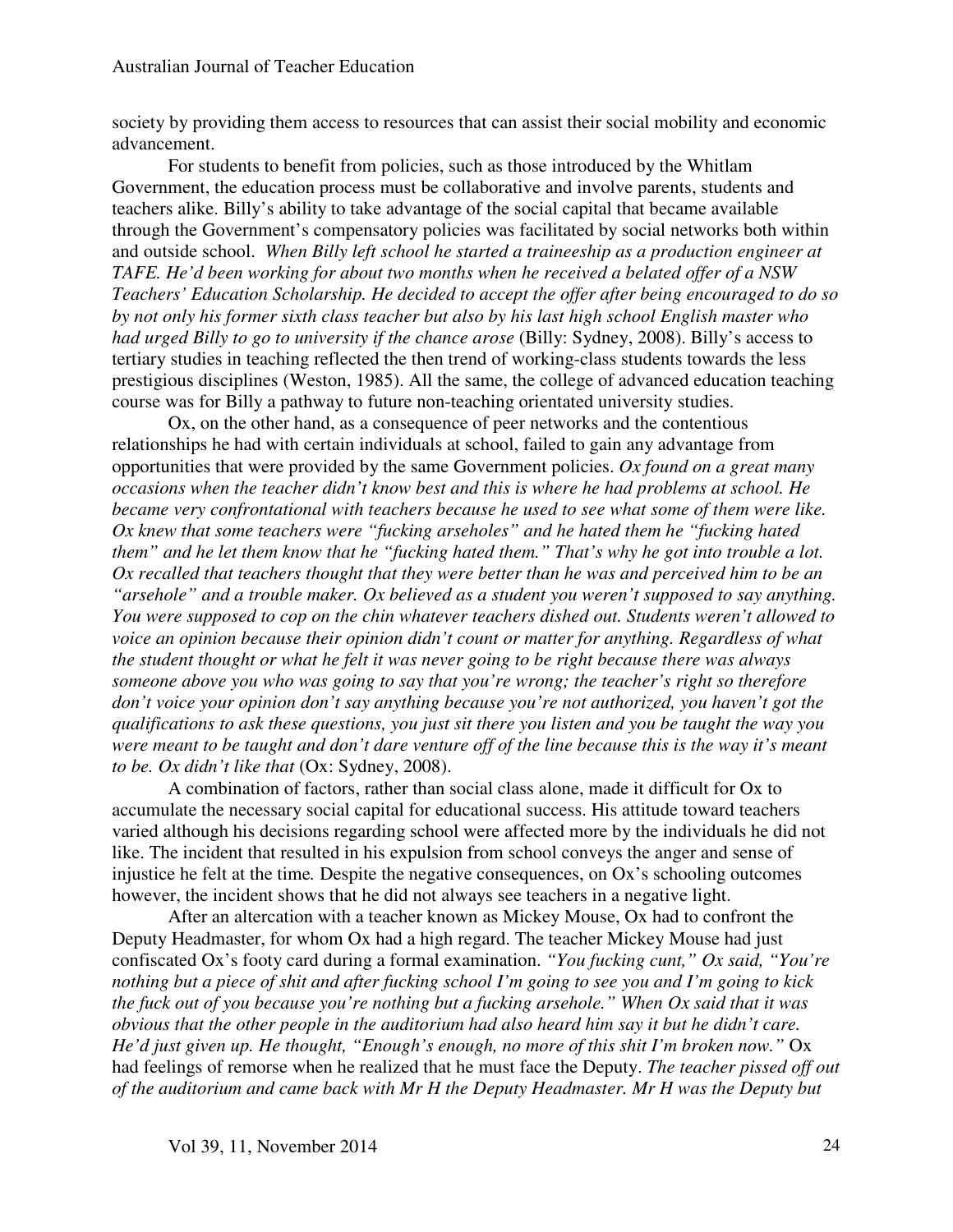*Ox truly had respect for Mr H because he was a good bloke. Ox felt bad that he had to see Mr H. Even though that other bastard deserved it Ox was concerned that Mr H would probably be disappointed in what he'd done* (Ox: Sydney, 2008).

 Ox reacted emotionally to Mickey Mouse because he viewed the teacher's actions as not only unreasonable but also unjustified. The teacher's conduct was oppositional to what Ox considered were the norms of social justice. Sayer (2005) suggests that the qualities individuals believe to be good or bad in terms of moral behavior are universal and indifferent to social divisions. Paradoxically both Mickey Mouse and Ox were defending a common moral position rather than distinct cultural or classed points of view. Ox's antipathy for school was not only a consequence of the discord between him and specific teachers but also related to: his family's general disinterest in the benefits of schooling, peer allegiances and, unlike his brother Billy, the lack of a real mentor in his life.

#### **Conclusion**

 This research while acknowledging the influence of family background on the educational outcomes of adolescents also recognizes the significance of non-familial networks in helping students accumulate and utilize different forms of social capital. The study downplays the effect of structural attributes such as social class in the educational decision making of individuals. Evidence from the data indicates that the socioeconomic status and social positioning of a family are less decisive in shaping the educational outcomes of individuals than the literature suggests.

 The study also posits that in order for students to obtain real benefit from the forms of social capital provided by compensatory education policies, educators need to better understand the dynamic relationship that exists among the various social contexts in which individuals interact. The research data indicate that some of the most important experiences on an individual's educational decision making occur at the interpersonal or micro level. When nonfamilial others take an interest in who a young person is and what he does the effect on his educational outcomes can be positive. According to Israel et al. (2001) determinants such as the role of mentors and students' personal interactions with teachers are generally not considered when it comes to assessing students' access to social capital. This study however shows the importance of both the positive and negative effects of these relationships in students' educational experiences.

#### **References**

- Baron, S. (2003). *The concept of social capital in politics and policy making.* Paper presented at the Social Capital Dialogue Day: Families and Social Capital ESRC Research Group, South Bank University.
- Bassani, C. (2007). Five dimensions of social capital theory as they pertain to youth studies. *Journal of Youth Studies 10*(1): 17-34. http://dx.doi.org/10.1080/13676260701196087
- Bernstein, B. (1970). Education cannot compensate for society. In C. S. D. Rubenstein (Ed.), *Education for democracy*. Oxford: Penguin Education Special.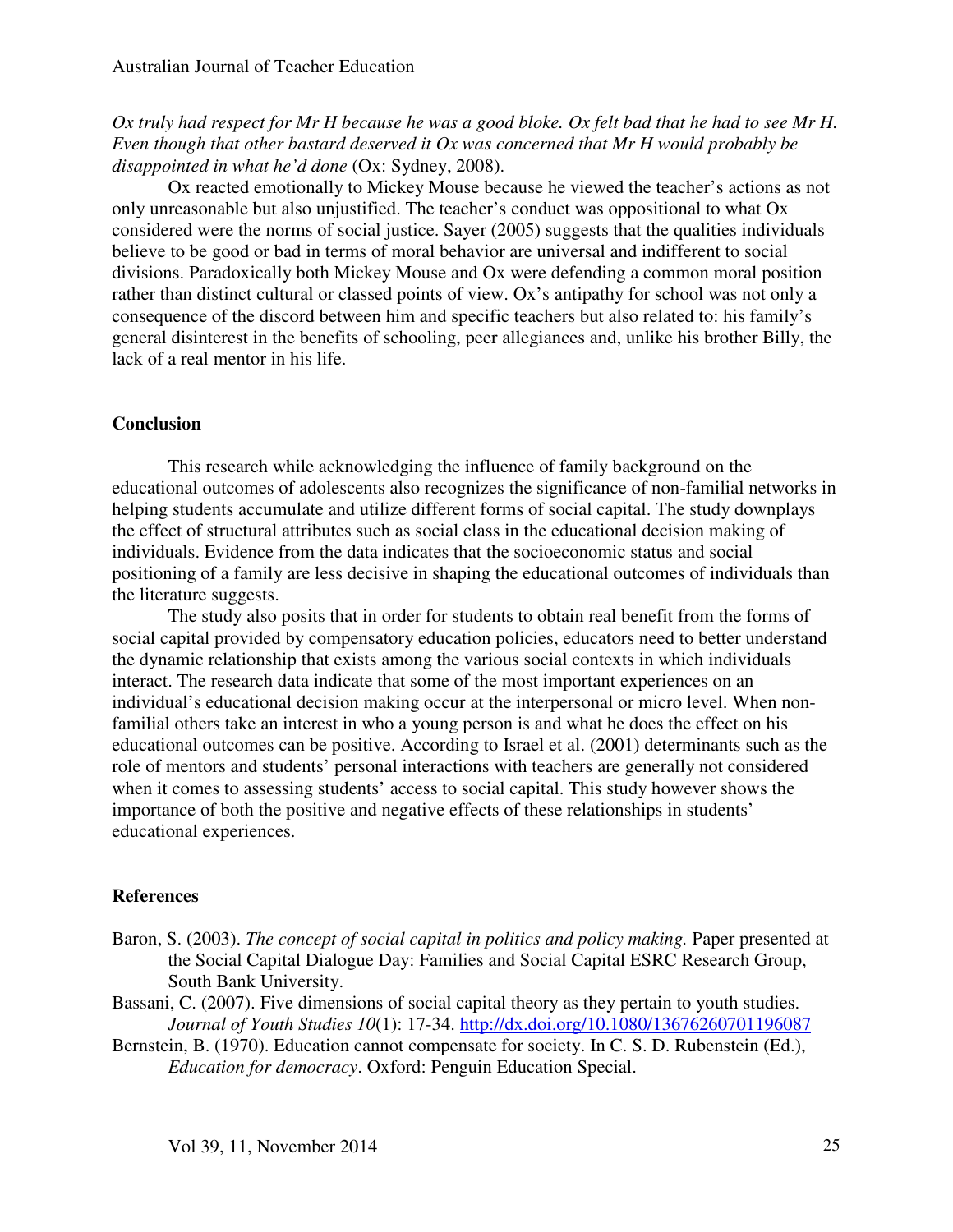- Bottrell, D. (2009). Dealing with disadvantage: Resilience and the social capital of young people's networks. *Youth and Society* 40(4): 476-501. http://dx.doi.org/10.1177/0044118X08327518
- Bourdieu, P. (1977). Cultural reproduction and social reproduction. In J. Karabel and A. Halsey (Eds.), *Power and ideology in education.* New York: Oxford University Press.
- Bourdieu, P. (1980). *The logic of practice*. Stanford CA, Stanford University Press.
- Bourdieu, P. (1999). *'The Order of Things',* In P. Bourdieu et al. *The Weight of the World: Social Suffering in Contemporary Society*. Cambridge: Polity Press.
- Bourdieu, P. and Wacquant, L. (1992). *An invitation to reflexive sociology*. Chicago, Chicago University Press.
- Coleman, J. (1988). Social capital in the creation of human capital. *American Journal of Sociology* 94: 95-120. http://dx.doi.org/10.1086/228943
- Conley, D. (2004). *The pecking order: Which siblings succeed and why.* New York, Pantheon Books.
- Connell, R. (1993). *Schools and social justice*. Sydney: Pluto Press.
- Connidis, I. (2007). Negotiating Inequality Among Adult Siblings: Two Case Studies. *Journal of Marriage and Family* 69: 482-499. http://dx.doi.org/10.1111/j.1741-3737.2007.00378.x
- Dewey, J. (1938). *Experience and education.* New York, Collier Books.
- Edmonds, R. (1979). Some schools work and more can. *Social Policy* 9(5): 28-32.
- Edwards, R., Franklin, J., and Holland, J. (2003). *Families and social capital: Exploring the issues*. London: South Bank University.
- Ferrante, J. (2008). *Sociology: A global perspective.* USA, Thomas learning Inc.
- Finch, J. (1989). *Family obligations and social change.* Cambridge MA, Polity Press. Fukuyama, F. (1997). *The end of order.* London, Social Market Foundation.
- Giddens, A. (1991). *Modernity and self-identity.* Cambridge, Polity Press.
- Gillis, J. (1996). *A world of their own making.* Cambridge MA, Harvard University.
- Goldthorpe, J. (1983). On the service class: Its formation and future. In A. Giddens and G.
- Mackenzie (Eds.), *Social class and the division of labour*. Cambridge: Cambridge University Press.
- Gordon, T. (2005). The dilemmas of the concept of agency. In A. Meurman-Solin and I.
- Pyysiainen (Eds.), *The Human Sciences Today* (pp. 114-130). Helsinki: Gaudeamus.
- Hauser, R., Sheridan, J., and Warren, J. (1999). Socioeconomic achievements of siblings in the life course. *Research on Aging* 21: 338-378. http://dx.doi.org/10.1177/0164027599212008
- Heath, S. (1982). Questioning at school and at home: A comparative study. In G. Spindler (Ed.),
- *Doing the ethnography of schooling: Educational anthropology in action* (pp. 102-131). New York: Holt Rinehart and Winston.
- Heinze, W. (2001). Work and the life course: A cosmopolitan-local perspective. In V. Marshall, W. Heinze, H. Krueger and A. Verma (Eds.), *Restructuring work and the life course* (pp. 3-22). Toronto: University of Toronto Press.
- Holland, J., Reynolds, T., and Weller, S. (2007). Transitions networks and communities: The significance of social capital in the lives of children and young people. *Journal of Youth studies* 10(1): 97-116. http://dx.doi.org/10.1080/13676260600881474
- Israel, G., Beaulieu, L., and Hartless, G. (2001). The influence of family and community social capital on educational achievement. *Rural Sociology* 66(1): 43-68. http://dx.doi.org/10.1111/j.1549-0831.2001.tb00054.x
- Jarrett, R., Sullivan, P., and Watkins, N. (2005). Developing social capital through participation

Vol 39, 11, November 2014 26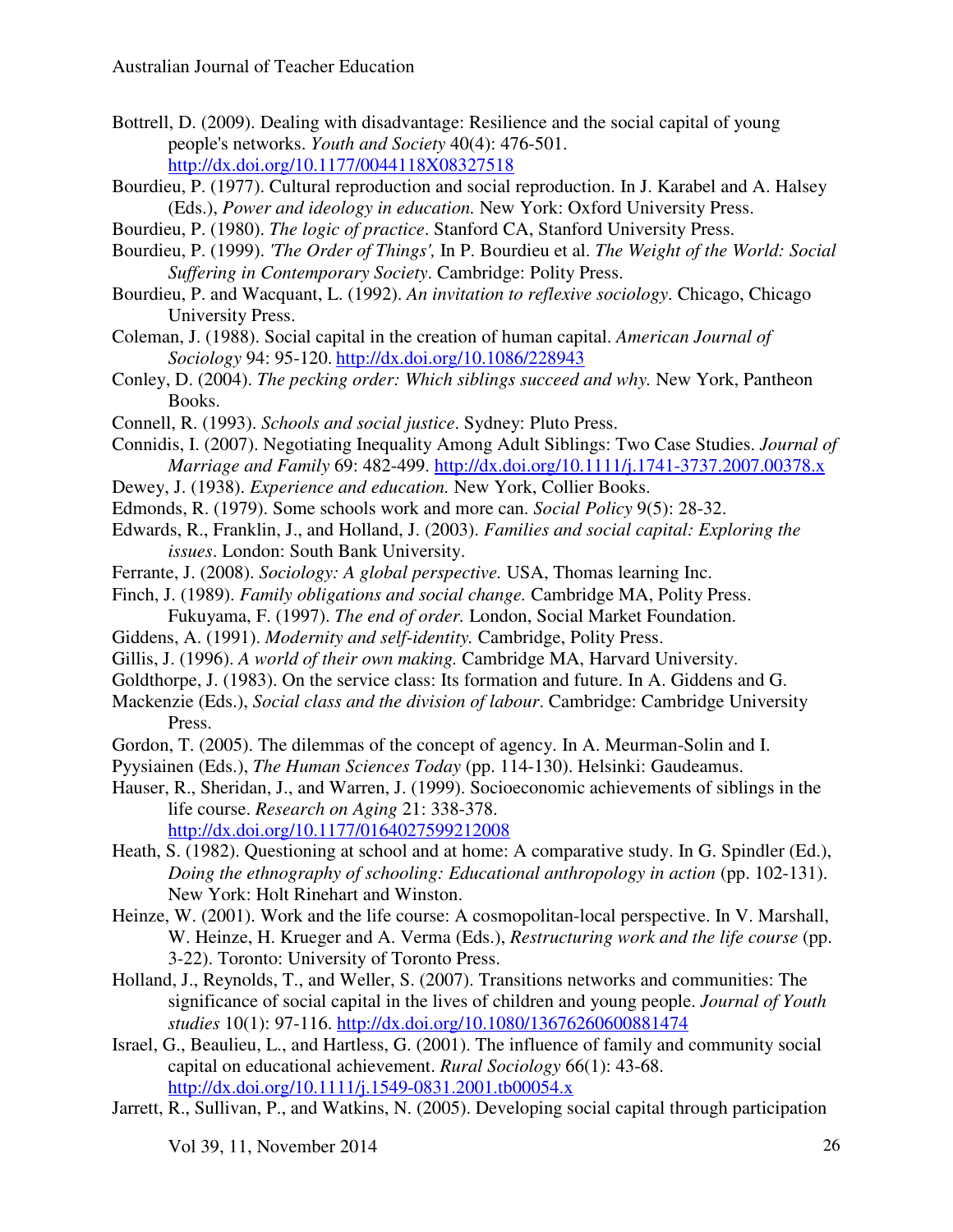in organised youth programs: Qualitative insights from three programs. *Journal of Community Psychology* 33(1): 41-55. http://dx.doi.org/10.1002/jcop.20038

- Kao, G. (2004). Social capital and its relevance to minority and immigrant populations. *Sociology of Education* 77(2): 172-175. http://dx.doi.org/10.1177/003804070407700204
- Leigh, A. and Putnam, R. (2002). Reviving community: What policy-makers can do to build social capital in Britain and America. *Renewal* 10(2): 15-20.
- Lovett, T. (2013). What the Blazers? The effect of cultural symbols on class identity and learning outcomes. *Journal of Educational Enquiry* 12(1): 1-14*.*
- MacLeod, J. (2000). Subjectivity and schooling in a longitudinal study of secondary students. *British Journal of Sociology of Education* 21(4): 501-521 http://dx.doi.org/10.1080/713655367
- McMillan, J. (2004). *Educational research fundamentals for the consumer.* Boston, Pearson Education.
- OECD. (2001). *The well-being of nations: The role of human and social capital*. Paris: Organization for Economic Cooperation and Development.
- Oettinger, G. (2000). Sibling similarity in high school graduation outcomes: Causal interdependency or unobserved heterogeneity. *Southern Economic Journal* 66(3): 631- 648. http://dx.doi.org/10.2307/1061429
- O'Rand, A. (2001). Stratification and the life course: The forms of life-course capital and their interrelationships. In H. Binstock and L. George (Eds.), *Handbook of aging and the social sciences* (Fifth ed., pp. 197-213). New York: Academic Press.
- Phelan, P., Locke Davidson, A., and Thanh Cao, H. (1991). Students' multiple worlds: Negotiating the boundaries of family, peer and school communities. *Anthropology and Education Quarterly* 22(3): 224-250. http://dx.doi.org/10.1525/aeq.1991.22.3.05x1051k
- Portes, A. (1998). Social capital: Its origins and applications in modern sociology. *Annual Review of Sociology* 24: 1-24. http://dx.doi.org/10.1146/annurev.soc.24.1.1
- Putnam, R. (2000). *Bowling alone. The collapse and revival of the American community.* New York, Simon and Schuster.
- Roberts, K. (1997). Structure and agency: The new youth research agenda. In J. Bynner, L. Chisholm and A. Furlong (Eds.), *Youth citizenship and social change in a European context* (pp. 56-65). Brookfield, Singapore, Sydney: Ashgate Aldershot.
- Sanchez, B., Reyes, O., and Singh, J. (2006). Makin' it in college: The value of significant individuals in the lives of Mexican American adolescents. *Journal of Hispanic Higher Education* 5(1): 48-67. http://dx.doi.org/10.1177/1538192705282570
- Sayer, A. (2005). Class, moral worth and recognition. *Sociology* 39(5): 947-963. http://dx.doi.org/10.1177/0038038505058376
- Slavin, R. and N. Madden (1989). What works for students at risk: A research synthesis. *Educational Leadership* 46(5): 4-13.
- Smith, M., Beaulieu, L., and Seraphine, A. (1995). Social capital place of residence and college attendance. *Rural Sociology* 60: 363-380. http://dx.doi.org/10.1111/j.1549- 0831.1995.tb00578.x
- Stanton-Salazar, R. (2001). *Manufacturing hope and despair: The school and kin support networks of US Mexican youth.* New York, Teachers College Press.
- Stanton-Salazar, R. and Spina, S. (2005). Adolescent peer networks as a context for social and emotional support. *Youth and Society* 36(4): 379-417. http://dx.doi.org/10.1177/0044118X04267814
- Varenne, H. (1982). Jocks and freaks: The symbolic structure of the expression of social

Vol 39, 11, November 2014 27